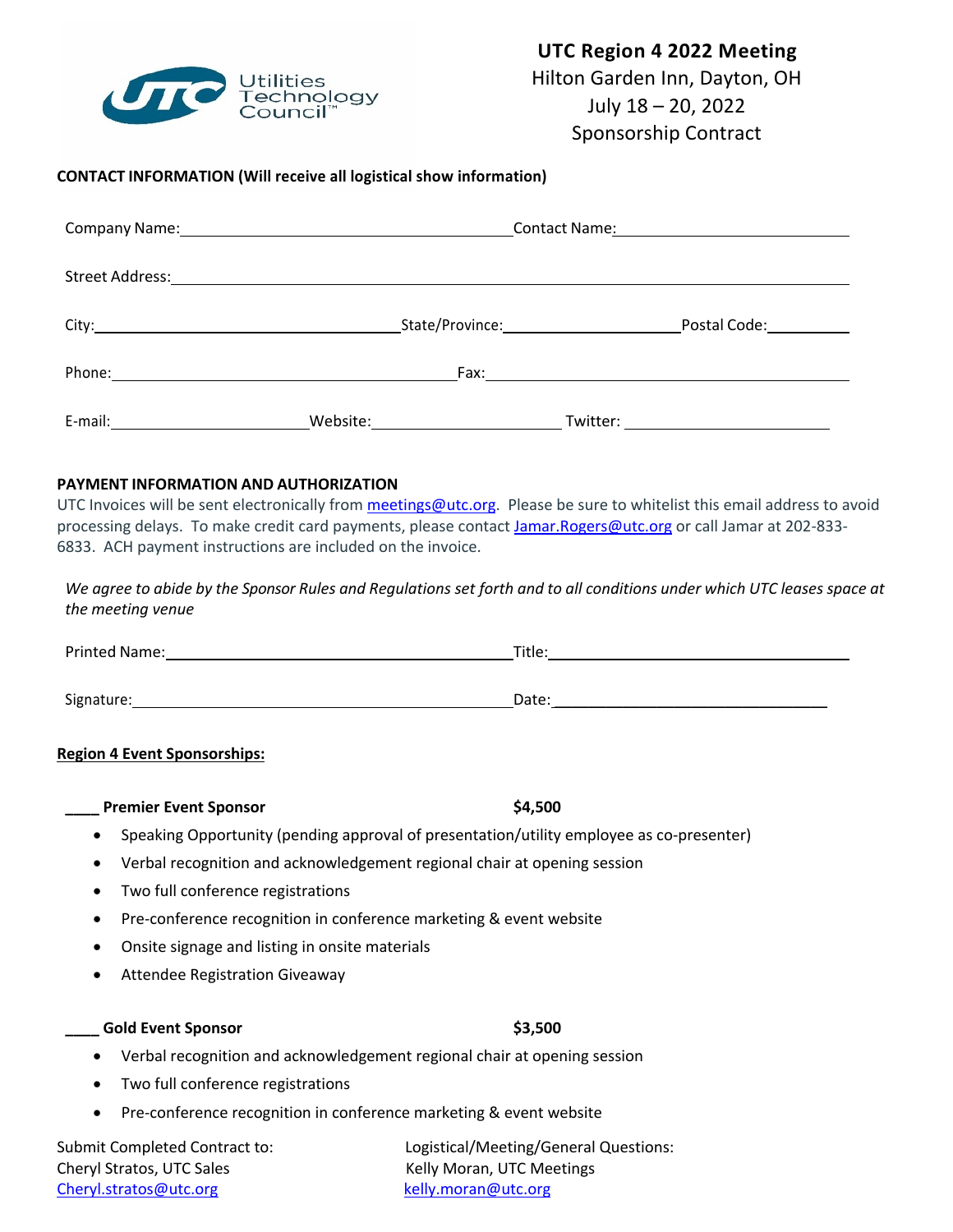- Onsite signage and listing in onsite materials
- Attendee Registration Giveaway

## **\_\_\_\_ Networking Lunch Sponsor \$2,000**

- Verbal recognition and acknowledgement regional chair at opening session
- One full conference registration
- Pre-conference recognition in conference marketing & event website
- Onsite signage and listing in onsite materials

### **\_\_\_\_ Networking Reception Sponsor \$2,000**

- Verbal recognition and acknowledgement regional chair at opening session
- One full conference registration
- Pre-conference recognition in conference marketing & event website
- Onsite signage and listing in onsite materials

### **\_\_\_\_ Registration Area Sponsor \$1,500**

- Verbal recognition and acknowledgement regional chair at opening session
- Pre-conference recognition in conference marketing & event website
- Onsite signage and listing in onsite materials
- Attendee Registration Giveaway

### **Networking Breakfast Sponsor 61,500**

- Verbal recognition and acknowledgement regional chair at opening session
- Pre-conference recognition in conference marketing & event website
- Onsite signage and listing in onsite materials
- Attendee Registration Giveaway

### **Metworking Break Sponsor \$1,000**

- Verbal recognition and acknowledgement Regional chair at opening session
- Pre-conference recognition in conference marketing & event website
- Onsite signage and listing in onsite materials
- Attendee Registration Giveaway

**By signing we agree to the following:** Contract Terms & Conditions, all terms of which are made a part hereof by this reference and fully incorporated herein, receipt of which is hereby acknowledged, and to all conditions under which space at the Exhibit Facility is leased by UTC.

**Cancellation Policy**: All cancellations must be submitted in writing and received by UTC on or before midnight 6/18/22, and exhibitors will be charged a 25% cancellation fee. After the cancellation date of 6/18/22, there will be no refunds and exhibitors will be liable for the full exhibit fee. Written cancellation notices can be emailed to meetings@utc.org. No verbal cancellations will be accepted, this includes voicemail messages.

Cheryl Stratos, UTC Sales Kelly Moran, UTC Meetings Cheryl.stratos@utc.org kelly.moran@utc.org

Submit Completed Contract to: Logistical/Meeting/General Questions: